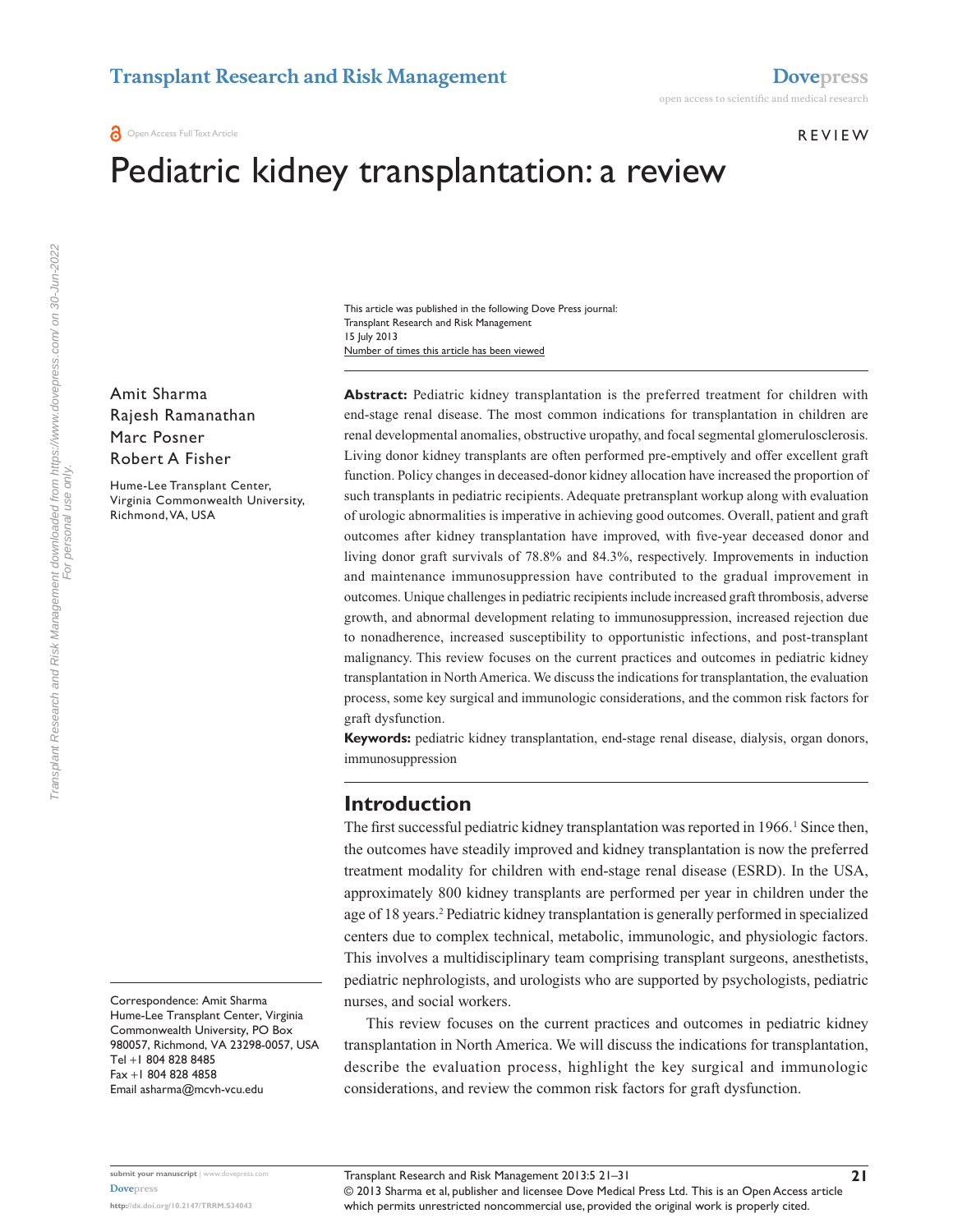# **ESRD in children**

The incidence of ESRD in the United States increases progressively with age, ie, 14 per million population for ages 0–19 years, 115 for ages 20–44 years, 606 for ages 45–64 years, 1435 for ages 65–74 years, and 1686 for ages 75 years and over.3 The etiology of ESRD in children is most often developmental renal anomalies, which include aplastic, hypoplastic, and dysplastic kidneys, obstructive uropathies (posterior urethral valves), focal segmental glomerular sclerosis, reflux nephropathy, and polycystic kidney disease (Table 1). The most common causes of renal failure in adults, ie, glomerular disease, hypertension, and diabetes, are rare in children.

Both hemodialysis and peritoneal dialysis are used as renal replacement therapy in children with ESRD. Hemodialysis is challenging in younger children due to difficulties with vascular access and low circulating volumes. Available data suggest that, compared with hemodialysis, peritoneal dialysis allows better growth and development and improved quality of life and is more cost-effective.3 Data from the North American Pediatric Renal Trials and Collaborative Studies (NAPRTCS) registry, a collaborative with 131 contributing centers, report a higher percentage of children on peritoneal dialysis prior to transplantation (39%) as compared with hemodialysis (29%).<sup>2</sup> The 5-year patient survival after renal transplantation in children is 91.7% compared with 78.6% with hemodialysis and 80.6% with peritoneal dialysis. Due to superior outcomes after kidney transplantation, most children with ESRD are referred for transplantation, in contrast with adults where only 16% of the dialysis population is listed for transplantation. Additionally, a majority of centers proceed with transplantation in the presence of residual

**Table 1** Common causes of end-stage renal disease in the pediatric population

| <b>Etiology</b>                    | ℅    |
|------------------------------------|------|
| Aplasia/hypoplasia/dysplasia       | 15.8 |
| Obstructive uropathy               | 15.3 |
| Focal segmental glomerulosclerosis | 11.7 |
| Reflux nephropathy                 | 5.2  |
| Polycystic disease                 | 3.0  |
| Chronic glomerulonephritis         | 3.2  |
| Medullary cystic disease           | 2.7  |
| Hemolytic uremic syndrome          | 2.6  |
| Prune belly                        | 2.5  |
| Congenital nephrotic syndrome      | 2.6  |
| Familial nephritis                 | 2.3  |
| Cystinosis                         | 2.1  |
| Pyelo/interstitial nephritis       | 1.7  |

The North American Pediatric Renal Trials and Collaborative Studies (NAPRTCS) 2010.2

renal function if there is growth cessation. Graft survival for such pre-emptively performed living and cadaver donor kidney transplants is superior to transplantation in dialysisdependent children. As a result of improved graft survival and potential problems with dialysis access, a pre-emptive transplant is planned close to the time of initiation of dialysis in children with favorable growth.

## **Indications for transplantation**

In 2010, the NAPRTCS registry reported 11,603 renal transplants in 10,632 patients. Kidney transplantation was most commonly performed for aplastic/hypoplastic/dysplastic kidneys (15.8%), followed by obstructive uropathy (15.3%) and focal segmental glomerulosclerosis (11.7%, Table 1).2 Absolute contraindications to transplantation include active infections, recent or uncontrollable malignancy, ABO incompatibility, positive lymphocytotoxic cross-match, progressive neurologic disorders, and multiorgan failure. Relative contraindications to transplantation include a history of malignancy, including Wilm's tumor, human immunodeficiency virus infection, hepatitis B or C virus, age younger than 6 months, severe mental retardation, and likelihood of nonadherence.<sup>4,5</sup> Isolated mild mental retardation is not considered an absolute contraindication because substantial cognitive improvement can be seen routinely in pediatric patients.

# **Combined liver-kidney transplantation**

In certain circumstances, combined liver and kidney transplantation may be necessary. Analysis of the United Network for Organ Sharing data registry reveals that 6.0% of all combined liver-kidney transplants performed in the United States between 1998 and 2006 were performed in children.<sup>6</sup> The most common indications were type 1 primary hyperoxaluria, autosomal recessive polycystic kidney disease, and primary liver disease with irreversible kidney injury. Other indications included congenital congestive heart failure due to Caroli disease, metabolic diseases of the kidney for which liver transplantation addressed the enzyme deficiency (methylmalonic acidemia, atypical hemolytic uremic syndrome), and metabolic diseases affecting both organs (alpha-1 antitrypsin deficiency, tyrosinemia).<sup>7</sup> Several series have reported excellent outcomes, with more favorable outcomes in children who have been on dialysis for less than 5 years and who are in good overall condition. $8-10$  When comparing simultaneous and sequential liver-kidney transplants, simultaneous transplants appear to be associated with improved short-term and long-term renal allograft function.<sup>11</sup>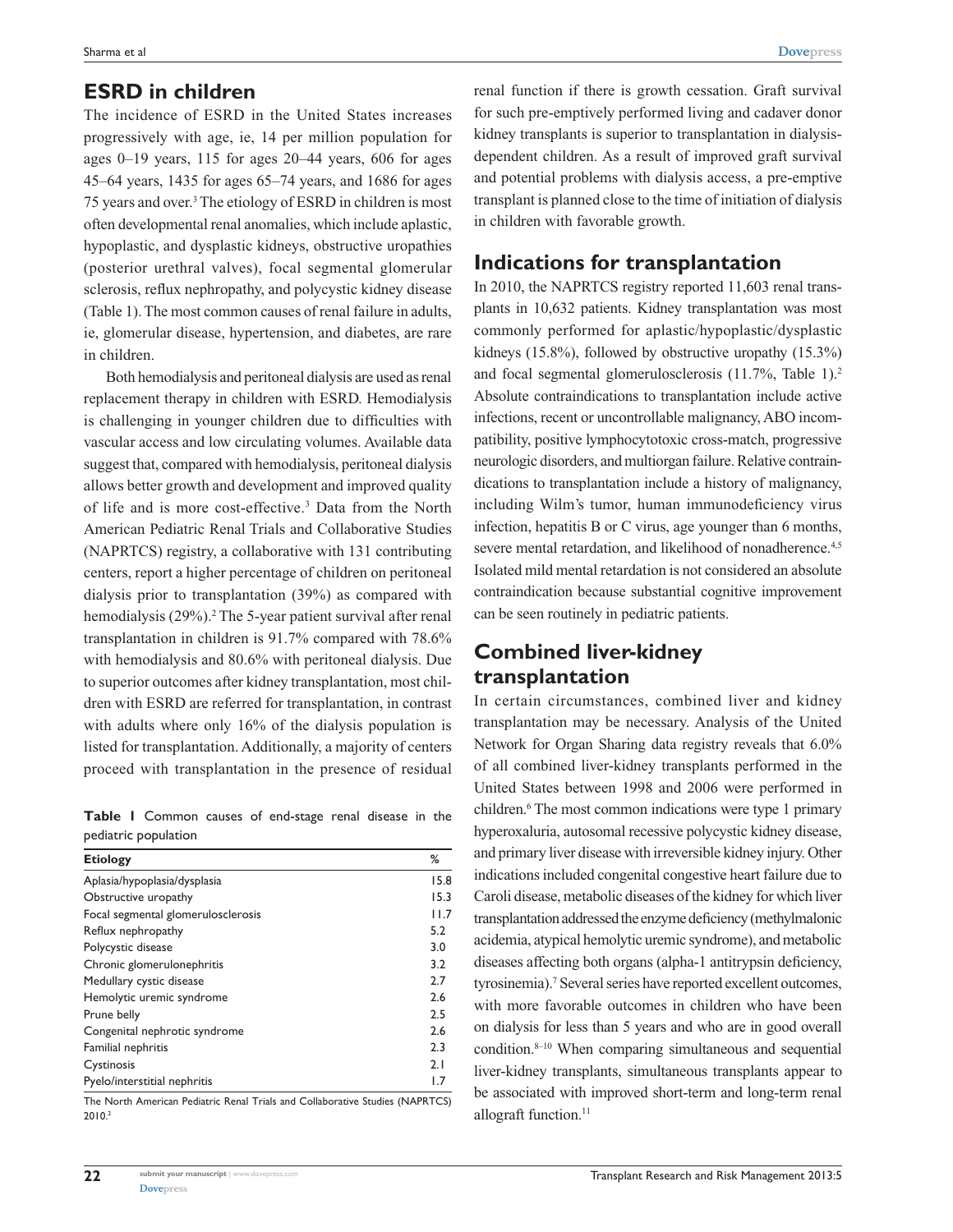Pre-emptive kidney transplantation from living donors has the best outcomes in children. About one third of pediatric living donor transplants are performed pre-emptively in the USA. Parents are the living donors for approximately three quarters of the children, and nearly two thirds of the children who receive living donor kidneys are Caucasian males. A majority of transplant recipients (39%) are in the age group of 13–17 years followed by 6–12 years  $(33\%)$ .<sup>2,12</sup> There has been a gradual increase in the number of unrelated living donors from three per year in 1987–1995 to 16 per year presently.<sup>2</sup>

# Adult deceased donors

In October 2005, the Organ Procurement and Transplant Network implemented a new allocation policy in the USA (known as Share-35) that preferentially allocates kidneys from deceased donors aged younger than 35 years to pediatric recipients. In this schema, only adult recipients with zeroantigen mismatches, multiorgan recipients, highly sensitized recipients, and prior living donors supersede pediatric recipients.13,14 This has served to decrease the wait times for children and to maximize the life of the allograft.<sup>14,15</sup> Expanded criteria deceased donors are not used for transplantation in children.16 Since Share-35, there has been a shift away from living donor transplants towards a predominance of deceased donor transplants, whereby the proportion of living donor allografts in pediatric transplantation has decreased from  $62\%$  in 2002 to  $51\%$  in 2010.<sup>2</sup> A recent analysis of the Organ Procurement and Transplant Network database involving 18,461 Share 35-kidneys transplanted into pediatric recipients showed that recipient age affects allograft survival. Best survival occurs in children aged  $\leq$ 12 years, whereas adolescents (13–17 years) and young adults (18–25 years) do not derive optimal benefit.15 In another analysis of the United States Renal Data System, Share-35 seems to have attenuated racial disparities in the time to transplantation and the probability of children receiving a deceased donor kidney transplant, with Hispanics experiencing the greatest improvements.13 The long-term effect of this policy change remains to be seen.

## Pediatric deceased donors

Kidneys from pediatric deceased donors, particularly those younger than five years, have traditionally not been used for pediatric recipients due to higher rates of graft thrombosis and technical failures.17 En bloc transplantation of pediatric kidneys into pediatric recipients has been reported, with fewer complications compared with single pediatric kidney transplantation.18 However, a majority of pediatric donor kidneys continue to be transplanted into adult recipients either en bloc or as single pediatric kidneys, and have outcomes comparable with those in living donor kidney transplantation and standard criteria deceased donor transplantation, respectively.19,20

# **Recipient workup**

The pretransplant evaluation of pediatric recipients includes a thorough history and physical examination, with comprehensive laboratory studies, chest radiography, and electrocardiography as the initial steps. Urinalysis and urine culture, 24-hour urine collection, and occasional native renal biopsies are also routinely obtained. Cardiac, pulmonary, dental, and other evaluations may be required depending upon comorbidities. Potential recipients should be screened for human immunodeficiency virus, hepatitis B and C, cytomegalovirus, Epstein-Barr virus, varicella, and tuberculosis. Children should receive all age-appropriate immunizations, including hepatitis A and B, varicella, pneumococcal, meningococcal, and human papilloma virus vaccinations.21 Vaccination protocols may have regional variations worldwide, based on local disease patterns and practices. Social service and psychosocial evaluation are particularly important because noncompliance, especially in teenagers, is an important source of graft loss and patient death after transplantation.

Children may undergo a hypercoagulability workup that includes anticardiolipin antibodies, levels of factor VIII and homocysteine, activity of protein S, C, and anti-thrombin III, and mutations in prothrombin, factor V Leiden, and methyltetrahydrofolate reductase genes. Children with vascular access issues, previous intra-abdominal procedures like bilateral nephrectomy, or hypercoagulable states like nephrotic syndrome, or thrombosis of the major intra-abdominal vessels like the inferior vena cava must be carefully evaluated. Such patients may benefit from preoperative magnetic resonance angiography to demonstrate collateral venous channels draining the lower extremities and pelvis. This assists in selection of an appropriately sized donor kidney that may be accommodated to the smaller collateral vessels in the abdomen.<sup>22,23</sup>

Approximately 20% of pediatric recipients may need unilateral or bilateral native nephrectomy prior to transplantation. Native nephrectomy prior to transplantation can reduce the risk of graft hypoperfusion by improving serum protein levels and the post-transplant fluid intake in select children.<sup>24</sup>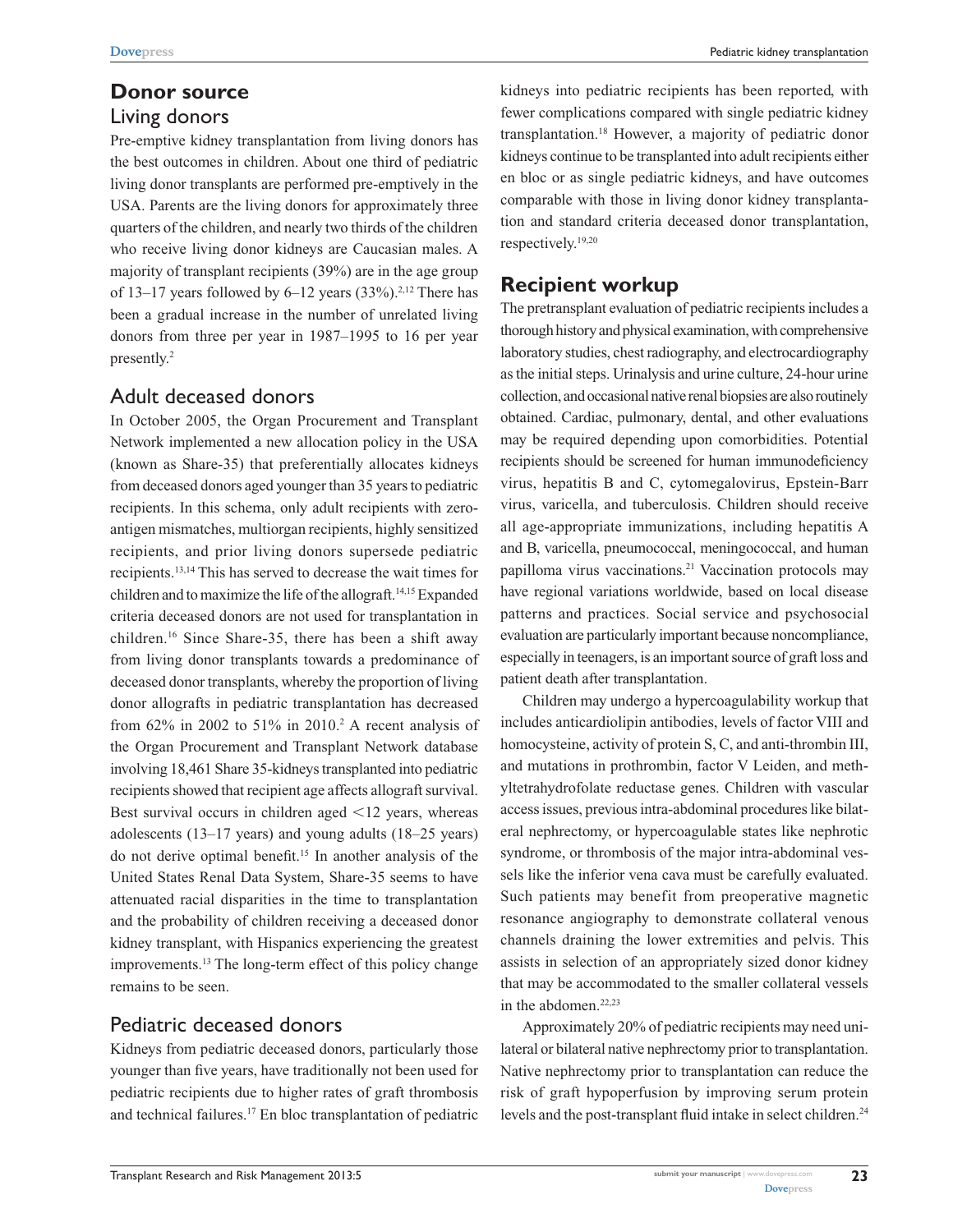The common indications for pretransplantation native nephrectomy are listed in Table 2.25

Pretransplant desensitization is considered for highly sensitized children with panel reactive antibodies over 80%.26,27 While less frequent than in adults, the risk factors for high panel reactive antibodies in pediatric recipients are similar, and include repeat transplants and history of multiple blood transfusions. The desensitization strategies in children mirror those in adults and include high-dose immunoglobulin with or without rituximab.<sup>28,29</sup>

# **Urologic complexities**

Pediatric urologic evaluation is valuable in patients with a history of lower urinary tract dysfunction (LUTD) such as posterior urethral valves, reflux, or other congenital problems. Historically, such patients were denied transplantation due to inferior graft survival, but it is now possible to have transplant outcomes that are comparable with those in the non-LUTD population.30–32 However, there are also reports of worse graft survival rates in recipients with LUTD.<sup>33,34</sup>

The optimal management of pediatric patients with ESRD and LUTD is unclear.<sup>35</sup> The mainstay of most protocols is a thorough pretransplant assessment of bladder urodynamics to quantify hostile bladders based on estimates of bladder capacity, compliance, and voiding pressures. When the native bladder is deemed unsuitable, there are three categories of possible intervention, including drainage procedures, augmentation, and urinary diversion. Patients with compromised bladder drainage and for whom intermittent catheterization per urethra is unsuitable or has failed, the fashioning of a Mitrofanoff channel from the appendix or small intestine (Monti-Mitrofanoff) creates an alternative route for catheterization to achieve adequate drainage of the native or augmented bladder.<sup>36</sup> The augmentation procedures include ureterocystoplasty (preferable), enterocystoplasty, and gastrocystoplasty. $37-39$  Urinary diversion may be continent or incontinent, and is restricted to patients with complex anomalies. Strict adherence to a clean intermittent catheterization regimen and use of low-dose prophylactic

| Table 2 Indications for pretransplantation native nephrectomy |  |
|---------------------------------------------------------------|--|
|---------------------------------------------------------------|--|

Chronic renal parenchymal infection Infected urolithiasis Heavy proteinuria Intractable hypertension Polycystic disease Acquired renal cystic disease Infected reflux Infected hydronephrosis

antibiotics is recommended to reduce the risk of postoperative urinary tract infections.40 Many centers prefer living donor kidney transplantation in children with LUTD in order to improve preoperative and intraoperative coordination with urologic teams.

## **Surgical procedure**

The surgical techniques for kidney transplantation in teenagers and in children weighing more than 30 kg are generally similar to those in adults, with retroperitoneal exposure and anastomosis to the external iliac artery and vein. In children weighing 20 kg or less, the renal vessels are anastomosed to the aorta and vena cava. In children weighing 20–30 kg, the common iliac artery and vena cava are frequently used for vascular anastomoses via a retroperitoneal or an intraperitoneal approach. Ureteral reimplantation is commonly performed using simple extravesical ureteroneocystostomy, but open antireflux techniques are also used.41 Ureteral stents (7 French) are used and may be attached to the Foley urethral catheter or cystostomy tube so that they are simultaneously removed at the time of discontinuation of urinary catheter drainage.

Special consideration must be given to adult kidney transplants in small infants (Table 3).<sup>42</sup> Adult allografts can take up a significant percentage of their cardiac output, and appropriate fluid resuscitation is required to avoid low-flow states that could induce vascular thrombosis or acute tubular necrosis in the allograft.43 At our center, a single low dose of heparin is administered intraoperatively before clamping the aorta and

**Table 3** Technical tips to improve outcomes of adult-size kidney transplantation in small pediatric recipients

Ensure perfect lie of both the renal artery and renal vein without any redundancy to prevent kinking and subsequent thrombosis Avoid hooking one renal vessel over the other, but provide a straight course for each renal vessel from the renal hilum to both the aorta and vena cava Avoid any purse-stringing of the anastomosis with possible distortion of the small diameter aorta In order to minimize metabolic acidosis, re-establish vena cava flow by moving clamp from cava to renal vein after completion of venous anastomosis To reduce warm ischemia and to ensure an arterial anastomosis without haste, externally cool the kidney with ice-cold saline slush after release of the vena cava vascular clamps Before wound closure, ensure that the upper pole of the adult kidney is not obstructing blood flow in the vena cava, which may lead to renal vein thrombosis Understand the dynamics of the increased blood flow demand of the adult kidney on the small child and undertake fluid resuscitative measures to ensure renal perfusion Intraoperative and postoperative anticoagulation to prevent vascular thrombosis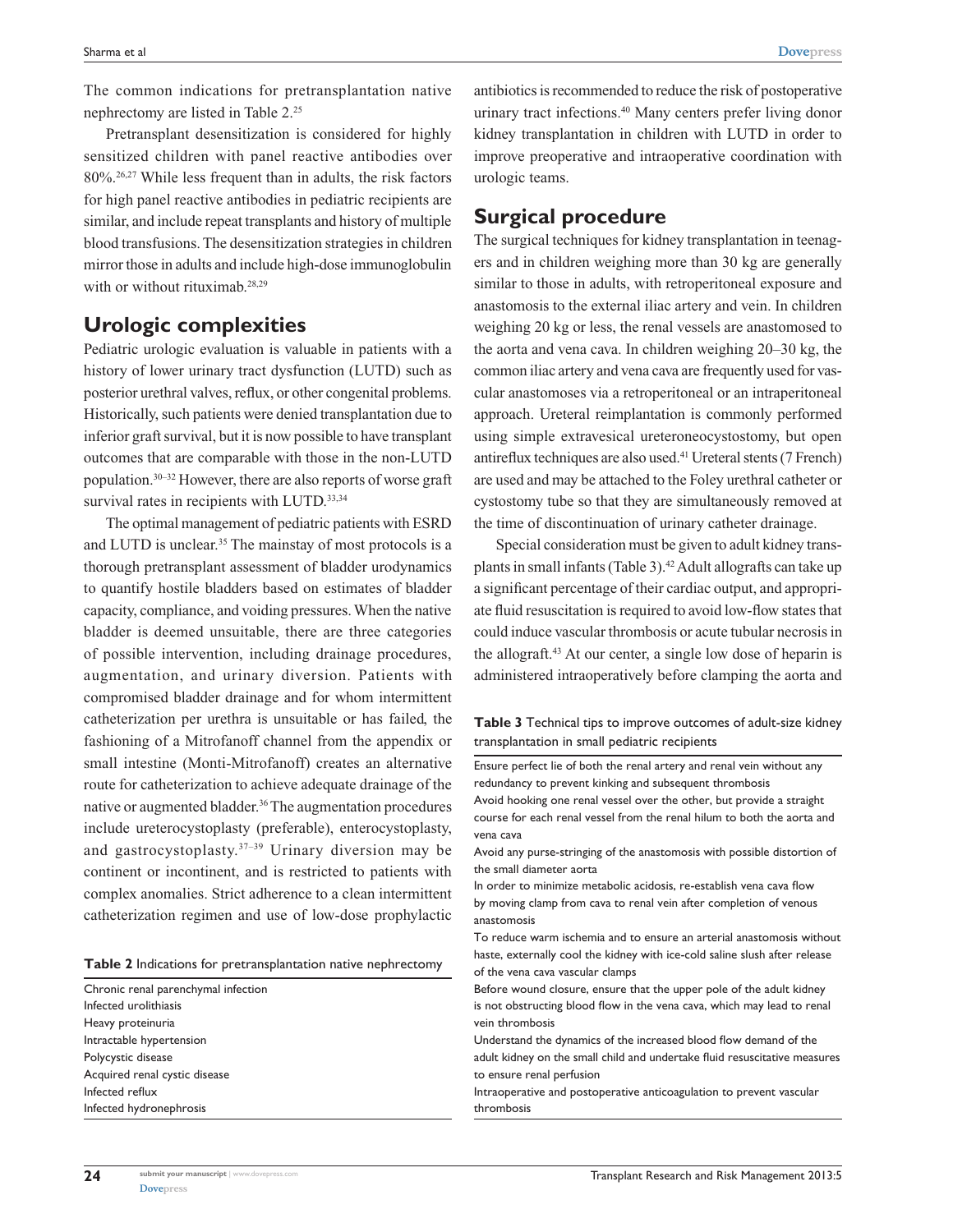a single dose of intravenous mannitol is administered at the time of graft revascularization as prophylaxis against ischemic reperfusion injury. Postoperatively, aspirin therapy is used for anticoagulation. Fluid management in the early postoperative period is governed by the urine output, and half-normal saline with 20 mEq of sodium bicarbonate per liter is commonly used to replace urine output in the first 48 hours.

## **Immunosuppression**

The use of newer immunosuppressive drugs has led to significant improvements in early outcomes of pediatric kidney transplants. However, the challenge of chronic rejection continues to limit long-term graft survival.

#### Induction immunosuppression

In 2009, about 45% of all pediatric kidney transplant recipients received some form of induction immunosuppression therapy. Lymphocyte-depleting agents such as antithymocyte globulin were used in up to 22% of recipients for a median duration of five days.<sup>2</sup> While antithymocyte globulin continues to be a standard part of many adult induction regimens, interleukin (IL)-2 inhibitors are more commonly used in pediatric recipients. There has been a gradual increase in the use of monoclonal IL-2 receptor antagonists, mirroring a decrease in the use of OKT3 due to its more severe systemic effects and higher risk of post-transplant lymphoproliferative disease (PTLD).2,12 Extended induction with anti-IL-2 receptor antibody (daclizumab) has been studied in steroid avoidance protocols. Induction with alemtuzumab and antithymocyte globulin is also being used in steroid withdrawal and immunosuppression minimization protocols. While daclizumab is no longer available, another IL-2 inhibitor, basiliximab, has been shown to be safe and is associated with decreased rates of acute rejection in some studies.<sup>44,45</sup> Pape et al reported a 3-year single-center experience in 48 children who received an immunosuppressive regimen of induction therapy with basiliximab along with cyclosporine and prednisolone and compared it with a similar cohort without basiliximab. They found a 2.5-fold decrease in acute rejection rates with no serious adverse events.46,47 However, a subsequent randomized multicenter European trial showed that, at 2-year follow-up, basiliximab showed no rejection, malignancy, or cardiovascular protection effect among low-immunologic risk pediatric patients on a maintenance regimen of tacrolimus, azathioprine, and steroids.<sup>48</sup> These differences suggest that the immunologic risk of the recipient and composition of the maintenance regimen are important factors to consider when using induction therapy.

#### Maintenance immunosuppression

Calcineurin inhibitors are the cornerstone of maintenance immunosuppression at most centers. In 2009, tacrolimus was the dominant calcineurin inhibitor and used in 74% of pediatric kidney transplants in the United States, whereas cyclosporine was used in less than 2% of recipients.<sup>2</sup> Tacrolimus binds specifically to FK-506 binding protein and inhibits T-cell activation genes for IL-2, while the cyclosporine microemulsion inhibits calcineurin, a T-cell activating enzyme.49 Tacrolimus has been shown to be superior to cyclosporine in preventing rejection in adults and children in randomized trials.<sup>50-53</sup> While effective at preventing rejections, calcineurin inhibitors have been associated with nephrotoxicity cause by interstitial fibrosis and tubular atrophy. Strategies to avoid interstitial fibrosis and tubular atrophy include avoidance or withdrawal of calcineurin inhibitors. Harmon et al undertook a trial of calcineurin inhibitor avoidance after living donor pediatric kidney transplantation.<sup>54</sup> Their regimen included induction with monoclonal IL2-inhibitor antibody, prednisone, mycophenolate mofetil, and sirolimus. Their series was associated with six-month and 12-month rejection rates of 21.8% and 31.5%, respectively, so complete calcineurin inhibitor avoidance is now rarely pursued. Weintraub et al used calcineurin inhibitor withdrawal in 17 children with renal allograft injury due to calcineurin inhibitor nephrotoxicity by substituting with sirolimus and mycophenolate mofetil.<sup>55</sup> Although they achieved improvement in renal function, 41% of patients experienced an episode of acute rejection. While early calcineurin inhibitor avoidance is associated with higher rates of early acute rejection, late calcineurin inhibitor switch to sirolimus has been associated with a greater risk of decline in graft function with proteinuria.<sup>54,55</sup> For this reason, minimization of the calcineurin inhibitor dose, rather than avoidance or withdrawal, is the generally practiced approach for children. In addition to calcineurin inhibitors, maintenance regimens in children also commonly include an antimetabolite. Azathioprine was used in 49% of transplants in 1996, but its use had decreased to 2.5% in 2009 in favor of the less toxic agent, mycophenolate mofetil.<sup>12</sup> Currently, a maintenance regimen consisting of tacrolimus, mycophenolate mofetil, and prednisone is used in 55%–63% of all pediatric kidney transplants in the United States.2

## Steroid-free immunosuppression

The deleterious effects of steroids on statutory growth, glucose regulation, and hyperlipidemia have been well documented. Given the unique growth needs and relative lifespan after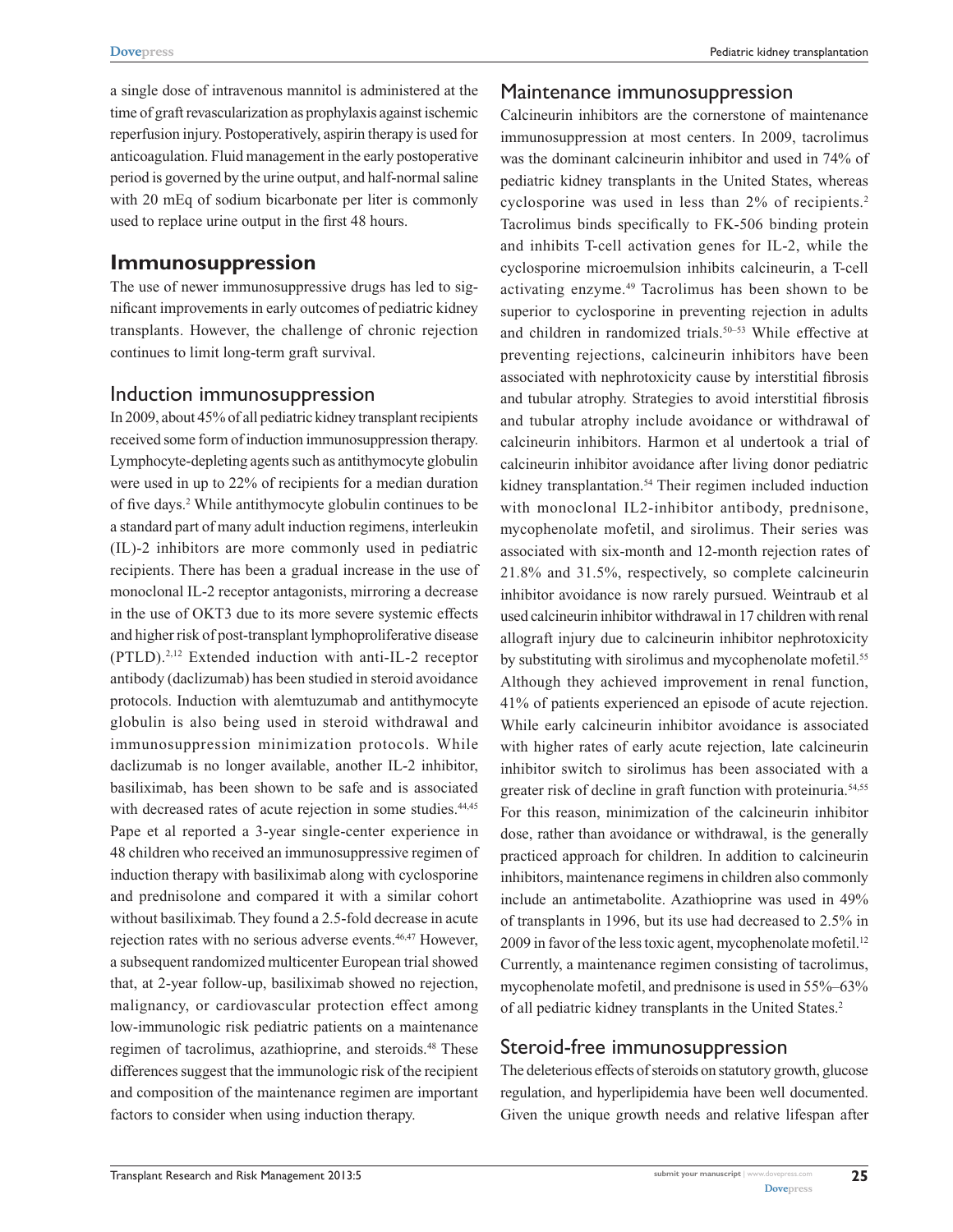transplantation in children, the impact of steroids is magnified in this population. Multiple centers have found that steroid avoidance or withdrawal is associated with increased catchup growth, fewer adverse cardiovascular effects, and a lower incidence of post-transplant diabetes mellitus, without any increase in rates of graft failure or acute rejection.<sup>26,56–64</sup> Benfield et al prospectively evaluated a regimen of steroid withdrawal at 6 months post-transplant after induction therapy with anti-CD25 monoclonal antibody and maintenance with sirolimus and calcineurin inhibitors. Compared with regimens using continued low-dose steroids, steroid withdrawal was associated with increases in standard height velocity and no difference in the rate of acute rejection.<sup>58</sup>

However, a Cochrane review of 30 randomized controlled trials evaluating steroid withdrawal or avoidance found that steroid-sparing regimens were associated with a higher risk of graft loss (relative risk 1.23, 95% confidence interval 1.00–1.52) and acute rejection (relative risk 1.27, 95% confidence interval 1.14–1.40).<sup>16</sup> In most studies, there is a reported failure rate of steroid-sparing therapy of about 10%, and the most frequent reasons for requiring conversion back to steroids is refractory acute rejection and recurrence of glomerulonephritis.57 In conclusion, steroid-sparing regimens with induction antibody therapy and calcineurin inhibitor maintenance regimens appear to be safe in immunologically low-risk pediatric recipients.

# **Common post-transplant issues** Delayed graft function

Delayed graft function is defined as the need for dialysis in the first week after transplantation. In pediatric recipients, a delayed graft function rate of 5% and 15% has been observed after living and deceased donor transplantation, respectively.2 The risk factors for delayed graft function include prolonged cold ischemia time  $(>=24$  hours), prolonged warm ischemia time, and perioperative hypotension. Extreme donor ages, ie, younger than 2 years and older than 50 years, are also associated with a higher risk of delayed graft function. The use of University of Wisconsin preservation solution has been associated with a lower rate of delayed graft function than Collins iced solution. The differential diagnosis of delayed graft function includes renal arterial or venous thrombosis, recurrent focal segmental glomerulosclerosis, hemolytic uremic syndrome, and urinary obstruction or leakage.

## Acute rejection

**26**

Acute rejection typically occurs within 3 months of transplantation and has been classically characterized by fever, oliguria, hypertension, proteinuria, and graft tenderness.<sup>65</sup> With increased laboratory surveillance, asymptomatic increases in creatinine are currently the primary modality for screening rejection. Definitive diagnosis through biopsy and surveillance biopsy is gaining favor due to improved detection of acute and chronic rejection in pediatric transplantation.<sup>66</sup> Similar to adult renal transplantation, acute rejection is classified based on the Banff schema.

Early rejection is most often T-cell-mediated rejection and is characterized by acute tubulitis and interstitial inflammation. It is easier to treat than antibody-mediated rejection. Late acute rejection is most often due to nonadherence with immunosuppressive medications, and tends to present as an aggressive mixed infiltrate with elements of humoral rejection.67 Antibody-mediated rejection is characterized histologically by a peritubular and glomerular neutrophilic and monocytic infiltrate, and deposition of complement C4d in peritubular capillaries. Antibody-mediated rejection is more common among highly sensitized patients, retransplants, and high-mismatch or ABO-incompatible donors.4 Acute rejection is treated initially with intravenous steroids (methylprednisolone 10–15 mg/kg/day for three days). Antithymocyte globulin can be used for steroid-resistant or severe rejections (1.5 mg/kg/day for 5–7 days). For antibodymediated rejection, intravenous immunoglobulin, rituximab, and plasmapheresis may be required.

In the NAPRTCS cohort, there was a 46% prevalence of at least one episode of acute rejection. Deceased donor kidney transplant recipients experienced more rejections than living donor recipients (51% versus 41%, respectively). Rejection episodes lead to graft loss in 5%–7% of recipients and there is successful reversal of rejection in 45%–52% of patients. Graft rejection is more common among African American recipients, children over 24 months of age, patients with one or two HLA-DR mismatches, and those who do not receive induction immunosuppression.<sup>2</sup>

#### Vascular thrombosis

The rate of vascular thrombosis in pediatric kidney transplant recipients ranges from 2% to 12% internationally and is about 7% in the United States.<sup>68-70</sup> Thrombosis-induced graft failure is seen in 1.9% of living donors and 3% of deceased donors.2 Attempts to identify donor risk factors for vascular thrombosis have yielded mixed results.<sup>69,71-73</sup> Recipient risk factors include younger age and pre-existing hypercoagulability.<sup>18,34,69,73–75</sup> Duplex or color Doppler ultrasonography can be used reliably to evaluate and manage vascular thrombosis or stenosis.76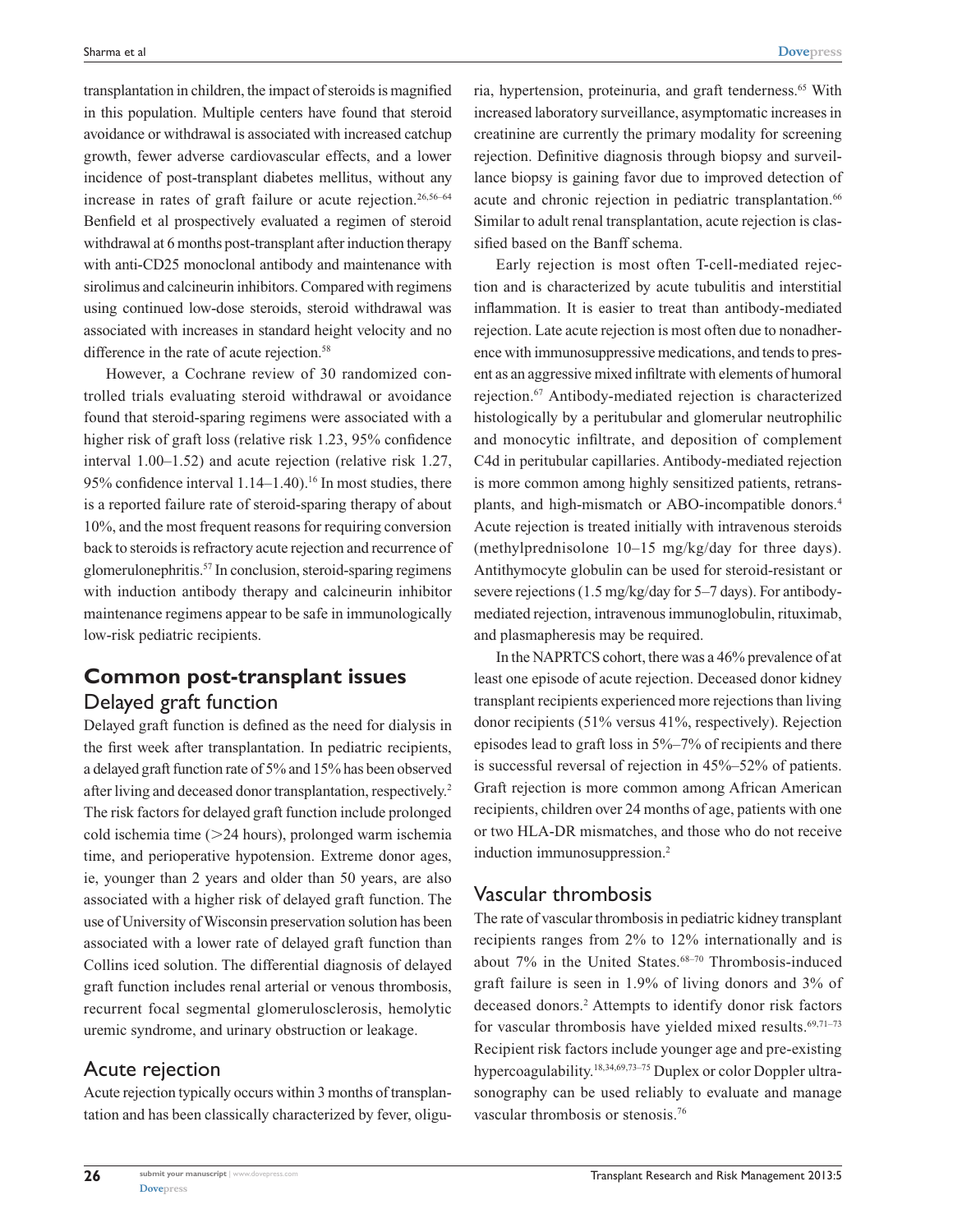# Urologic complications

Urologic complications include urinary obstruction, urinary leak, vesicoureteral reflux, and urolithiasis. The incidence varies between 3% and 15%, and correlates with the presence of pretransplant obstructing uropathy or bladder dysfunction.77–81 Recurrent urinary tract infections after transplantation may be an indicator of vesicoureteral reflux and can be confirmed by a voiding urethrocystogram. $82,83$ Treatment to decrease the degree of vesicoureteral reflux consists of surgical lengthening of the submucosal bladder tunnel and this has not been found to affect graft survival negatively.80,83

# Infectious complications

Infectious complications after transplantation are associated with a significant level of morbidity and mortality. During the first month after transplantation, urinary tract infections, wound infections, and pneumonias are common. Between one and 6 months after transplantation, fungal and viral infections including cytomegalovirus, Epstein-Barr virus, herpes simplex virus, and varicella zoster, may be seen. After this critical period, the prevalence of infections appears to be similar to that in the general population.<sup>21</sup> In a review of the French registry, infections accounted for 33% of all mortality over a 70-month follow-up period.<sup>84</sup> A high index of suspicion and vigilance for infections prevalent in the community and their prompt treatment is required. Routine vaccinations are deferred until 6 months after transplant, except for influenza, which can be given after one month. Live vaccines are contraindicated after transplantation. Family members should be immunized with influenza vaccine annually.

Cytomegalovirus, Epstein-Barr virus, and BK virus may pose an increased threat in children undergoing transplantation. Cytomegalovirus disease was found to occur in 22% of all pediatric kidney recipients prior to routine prophylaxis.21 Subclinical viremia is more prevalent in those with naivety at transplant, those aged younger than 5 years at transplant, and those on steroid-based immunosuppression. Cytomegalovirus viremia is associated with inferior graft function, an increase in acute rejections, hypertension, and graft loss.<sup>85</sup> Monitoring of cytomegalovirus viral loads for the detection of subclinical disease may improve renal allograft survival.85–88 BK virus infection occurs in 4.6% of pediatric renal transplants in the USA, and BK virus nephropathy may lead to graft loss in up to  $11\%$  of patients.<sup>89,90</sup> Asymptomatic BK viruria is seen in 7% of healthy people and 28% of renal transplant recipients.<sup>90-92</sup>

# Malignancy

In the NAPRTCS database, 2.4% of pediatric renal recipients experienced a malignancy. Over 50% of all malignancies in pediatric renal transplant recipients are PTLD.2 Nonlymphoproliferative disorders include squamous cell carcinoma, Kaposi's sarcoma, melanoma, and other rare tumors.<sup>93</sup> The median time to develop PTLD and nonlymphoproliferative disorders is 12.7 and 17.0 months, respectively.2 Epstein-Barr virus is a commonly identified etiologic agent, and donor positivity with recipient negativity (D+/R-) for Epstein-Barr virus serology at transplantation and use of induction immunosuppression is associated with higher rates of PTLD.<sup>94,95-97</sup> Several studies have argued for steroid withdrawal to reduce overall immunosuppression and thus lower the incidence of PTLD.94,98 While no individual immunosuppressive agent may cause PTLD, a larger cumulative maintenance immunosuppressive dose increases the risk of PTLD. Recent studies have suggested that mTOR inhibitors like sirolimus may provide protection against PTLD through anti-Epstein-Barr virus activity.<sup>99,100</sup> Treatment for PTLD includes immunosuppression minimization and employing anti-CD 20 agents like rituximab.<sup>101-104</sup>

# Noncompliance

The excellent outcomes seen in pediatric patients younger than 10 years of age are not observed in adolescent recipients. Noncompliance, especially in teenagers, is an important source of graft loss and recipient death after transplantation.<sup>105</sup> The transition to adult care that occurs during this vulnerable period of growth may be contributory.<sup>106</sup> In addition, the rejection episodes in this age group are more resistant to therapy.107 Using the United Network for Organ Sharing database, the outcomes of 4125 deceased donor kidney transplants in recipients aged 5–35 years were compared with those of 6456 living donor kidney transplants. A significantly lower incidence of noncompliance was observed in young children (0.9%) compared with adolescents (2.2% in those aged  $10-14$  years;  $P < 0.001$ ) and older teens (2.0% in those aged 15–20 years;  $P < 0.001$ ).<sup>108</sup> Among African American recipients, 3.4% of grafts were lost due to noncompliance as a contributory cause of failure compared with 1.5% among other races.

# **Growth and development**

Growth and development are unique considerations in pediatric transplantation. Statutory growth in children is frequently measured as the number of standard deviations (SD) below the mean height for age-matched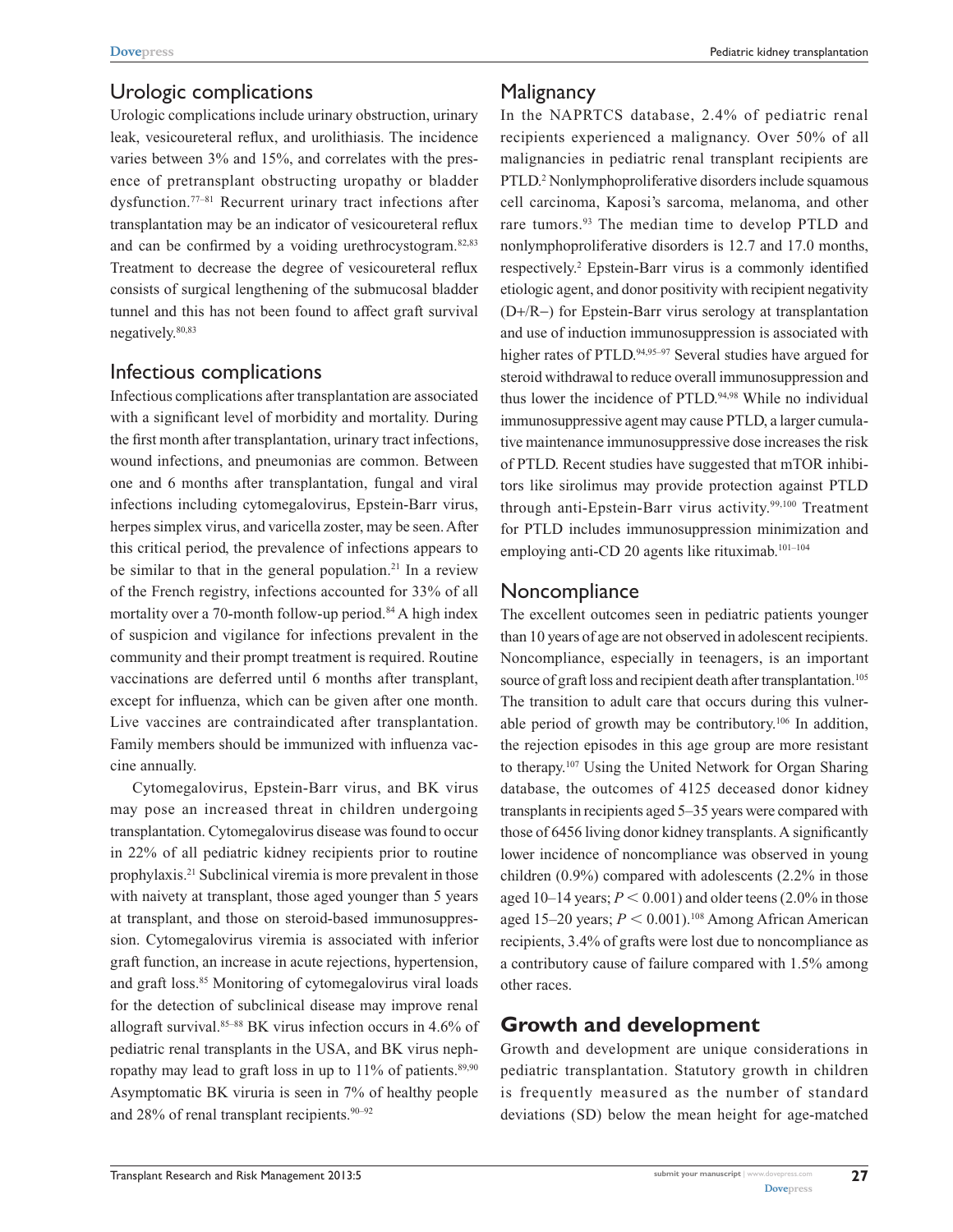children (Z-score) and the height velocity. In children with chronic renal disease, every mg/dL increase in creatinine is associated with a  $0.17$  SD loss in height.<sup>109</sup> The mean height deficit in pediatric transplant recipients is −1.74 SD and this deficit persists through adulthood, with mean Z-scores of  $-1.40$  for patients aged 19 years and older.<sup>2</sup> Prolonged duration of dialysis appears to be detrimental, with spontaneous increases in growth velocity noted after transplantation in children aged 9 years and younger.<sup>110,111</sup> Steroid-sparing immunosuppression has been shown to impact growth velocity and height positively.63,112–114 Steroid withdrawal between 4–6 months in prepubertal recipients was associated with sustained catchup growth and attainment of an almost normal adult height of  $-0.5$  SD below the normal mean. While there has been interest in the use of recombinant human growth hormone for pediatric recipients, it is not a standard practice at this time.<sup>115</sup>

# **Outcomes**

There has been a gradual improvement in the patient and renal allograft outcomes in pediatric recipients. In the United States, one-year and 5-year graft survival for living donors has increased from 80.4% and 74.6%, respectively, in 1987–1990 to 96.5% and 84.3% in 2003–2010.2 Over the same time period, deceased donor one-year and 5-year graft survival has improved from 75.1% and 54.8% to 95.1% and 78.0%, respectively. Factors that appear to be associated with inferior graft survival include black race, male gender, a previous transplant history, a history of more than five blood transfusions, HLA-mismatches, and lack of induction therapy.2

Of the 11603 pediatric kidney transplants in the NAPRTCS registry, there were 2920 graft failures (25.3%). The most common causes of graft failure were rejection, followed by death with functioning graft and primary disease recurrence (Table 4). Disease recurrence is a significant problem in pediatric transplantation, representing nearly 8% of all graft failures. Primary disease recurrence causing graft failure is higher in children with focal segmental glomerulosclerosis, membranoproliferative glomerulonephritis, or hemolytic-uremic syndrome. The retransplantation rate after graft failure in pediatric recipients is 7.6%, and recipients of two or more transplants have a 10% higher graft failure rate than recipients of an index transplant (34% versus 24%).2 However, some single-center reports have not found any differences in long-term patient or graft survival, suggesting that retransplantation in children may be effective.<sup>116</sup>

**Table 4** Causes of renal allograft failure in pediatric recipients

| Chronic rejection                        | 40.5% |
|------------------------------------------|-------|
| Acute rejection                          | 10.5% |
| Medication nonadherence                  | 5.9%  |
| Graft thrombosis                         | 6.9%  |
| Death with functioning graft             | 8.2%  |
| Disease recurrence                       | 7.8%  |
| Focal segmental glomerulosclerosis       | 46.0% |
| Membranoproliferative glomerulonephritis | 8.9%  |
| Hemolytic-uremic syndrome                | 8.9%  |
| Oxalosis                                 | 5.0%  |
| Chronic glomerulonephritis               | 3.5%  |
| Others                                   | 27.7% |

The North American Pediatric Renal Trials and Collaborative Studies (NAPRTCS) 2010.2

# **Conclusion**

The ideal treatment of ESRD in pediatric patients is a functioning kidney transplant. Due to the acute shortage of deceased donor kidneys, transplantation from living related kidney donors is frequently performed. In the USA, specific allocation schemes have been formulated to increase the rates of deceased donor kidney transplantation in children and to improve their clinical outcomes by allocating kidneys from younger donors. Certain features are unique to pediatric patients with ESRD before transplantation, ie, the presence of underlying developmental renal disease, the benefits of peritoneal dialysis in young children, and growth issues. Adult donor kidneys can be used in children weighing 10 kg or more, while being aware of the higher risk of vascular thrombosis and using adequate perioperative hydration and anticoagulation. Urologic anomalies deserve timely intervention in pediatric recipients to achieve desired outcomes after transplantation. Noncompliance may lead to rejection and inferior graft outcomes in adolescent recipients who, therefore, deserve special attention. Viral infections (cytomegalovirus, Epstein-Barr virus) may pose serious problems, particularly in children who have not previously been exposed to these viruses. Other challenges include pyelonephritis in the graft and recurrence of underlying disease in the pediatric kidney transplant recipient. Longterm outcomes for patient and graft survival after kidney transplantation in children are excellent and provide a good quality of life.

#### **Disclosure**

The authors report no conflicts of interest in this work.

#### **References**

1. Starzl T, Marchioro T, Porter K. The role of the organ transplantation in pediatrics. *Pediatr Clin North Am*. 1966;13:381–422.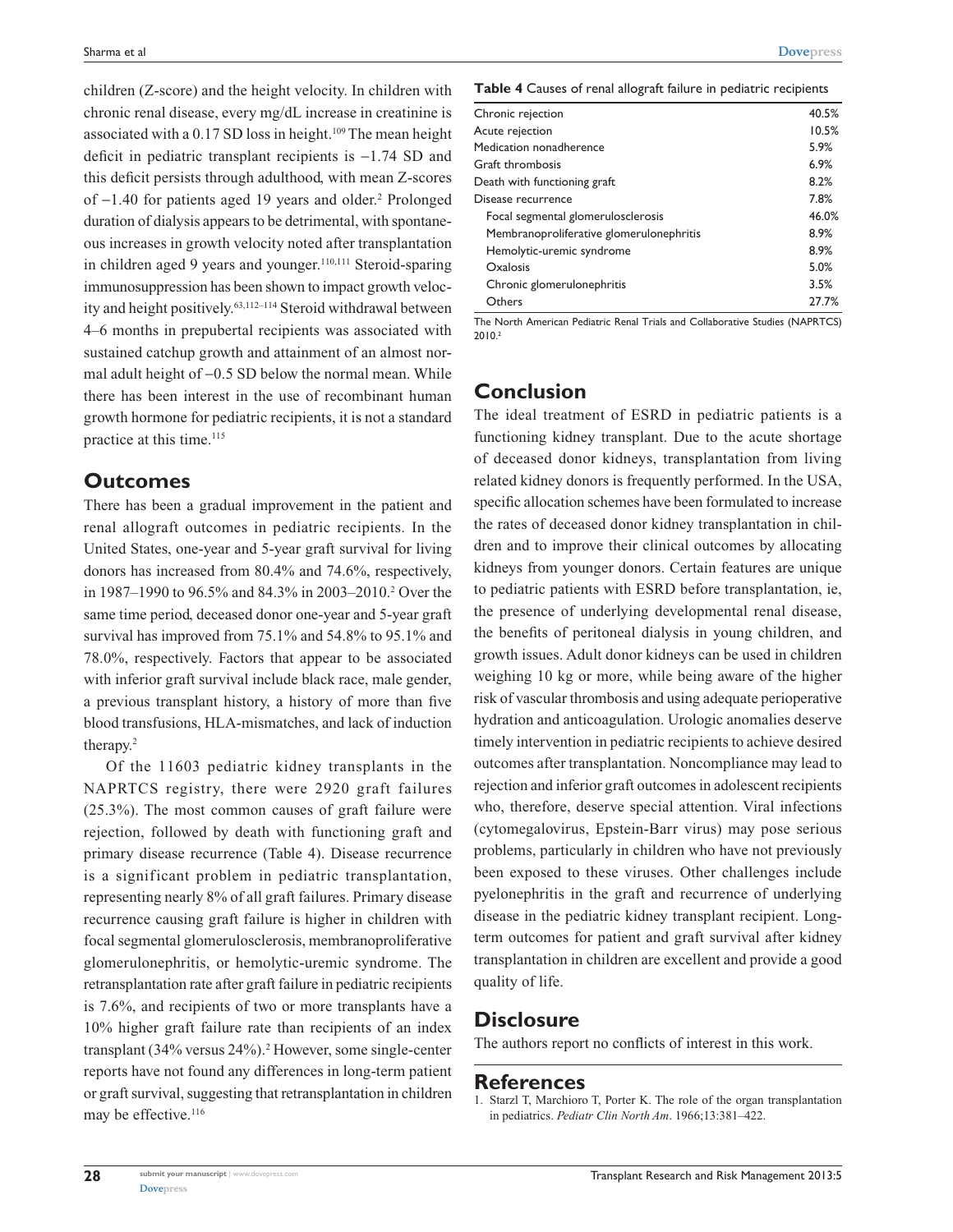- 2. North American Pediatric Renal Trials and Collaborative Studies. NAPRTCS 2010Annual Transplant Report. Available from: [https://web.](https://web.emmes.com/study/ped/annlrept/2010_Report.pdf) [emmes.com/study/ped/annlrept/2010\\_Report.pdf.](https://web.emmes.com/study/ped/annlrept/2010_Report.pdf) Accessed April 3, 2013.
- 3. US Renal Data System. USRDS 2009 annual data report: atlas of endstage renal disease in the United States, National Institutes Of Health. Bethesda, MD: National Institute of Diabetes and Digestive and Kidney Diseases; 2009. Available from: <http://www.usrds.org/atlas09.aspx>. Accessed May 23, 2013.
- 4. Moudgil A. Primer on renal transplantation. *Indian J Pediatr*. 2012;79: 1076–1083.
- 5. EBPG Expert Group on Renal Transplantation. European best practice guidelines for renal transplantation. Section IV: Long-term management of the transplant recipient. IV.11 Paediatrics (specific problems). *Nephrol Dial Transplant*. 2002;17 Suppl 4:55–58.
- 6. United States Organ Transplantation. OPTN and SRTR annual data report 2011. Available from: [http://srtr.transplant.hrsa.gov/annual\\_](http://srtr.transplant.hrsa.gov/annual_reports/2011/pdf/00_intro_12.pdf) [reports/2011/pdf/00\\_intro\\_12.pdf](http://srtr.transplant.hrsa.gov/annual_reports/2011/pdf/00_intro_12.pdf). Accessed May 23, 2013.
- 7. Chava SP, Singh B, Pal S, Dhawan A, Heaton ND. Indications for combined liver and kidney transplantation in children. *Pediatr Transplant*. 2009;13:661–669.
- 8. Gagnadoux MF, Lacaille F, Niaudet P, et al. Long term results of liverkidney transplantation in children with primary hyperoxaluria. *Pediatr Nephrol*. 2001;16:946–950.
- 9. Jamieson NV; European PHI Transplantation Study Group. A 20-year experience of combined liver/kidney transplantation for primary hyperoxaluria (PH1): the European PH1 Transplant Registry experience 1984–2004. *Am J Nephrol*. 2005;25:282–289.
- 10. Millan MT, Berquist WE, So SK, et al. One hundred percent patient and kidney allograft survival with simultaneous liver and kidney transplantation in infants with primary hyperoxaluria: a single-center experience. *Transplantation*. 2003;76:1458–1463.
- 11. Simpson N, Cho YW, Cicciarelli JC, Selby RR, Fong TL. Comparison of renal allograft outcomes in combined liver-kidney transplantation versus subsequent kidney transplantation in liver transplant recipients: analysis of UNOS database. *Transplantation*. 2006;82:1298–1303.
- 12. Smith JM, Martz K, Blydt-Hansen TD. Pediatric kidney transplant practice patterns and outcome benchmarks, 1987–2010: a report of the North American Pediatric Renal Trials and Collaborative Studies. *Pediatr Transplant*. 2013;17:149–157.
- 13. Amaral S, Patzer RE, Kutner N, McClellan W. Racial disparities in access to pediatric kidney transplantation since Share 35. *J Am Soc Nephrol*. 2012;23:1069–1077.
- 14. Agarwal S, Oak N, Siddique J, Harland RC, Abbo ED. Changes in pediatric renal transplantation after implementation of the revised deceased donor kidney allocation policy. *Am J Transplant*. 2009;9:1237–1242.
- 15. Moudgil A, Dharnidharka VR, Lamb KE, Meier-Kriesche HU. Best allograft survival from Share-35 kidney donors occurs in middle-aged adults and young children – an analysis of OPTN data. *Transplantation*. 2013;95:319–325.
- 16. Pascual J, Zamora J, Galeano C, Royuela A, Quereda C. Steroid avoidance or withdrawal for kidney transplant recipients. *Cochrane Database Syst Rev*. 2009;1:CD005632.
- 17. Gallinat A, Sotiropoulos GC, Witzke O, et al. Kidney grafts from donors  $<$   $=$  5 yr of age: single kidney transplantation for pediatric recipients or en bloc transplantation for adults? *Pediatr Transplant*. 2013;17:179–184.
- 18. Butani L, Troppmann C, Perez RV. Outcomes of children receiving en bloc renal transplants from small pediatric donors. *Pediatr Transplant*. 2013;17:55–58.
- 19. Sharma A, Fisher RA, Cotterell AH, King AL, Maluf DG, Posner MP. En bloc kidney transplantation from pediatric donors: comparable outcomes with living donor kidney transplantation. *Transplantation*. 2011;92:564–569.
- 20. Sharma A, Ramanathan R, Behnke M, Fisher R, Posner M. Single pediatric kidney transplantation in adult recipients: comparable outcomes with standard-criteria deceased-donor kidney transplantation. *Transplantation*. March 26, 2013. [Epub ahead of print.]
- 21. Fonseca-Aten M, Michaels MG. Infections in pediatric solid organ transplant recipients. *Semin Pediatr Surg*. 2006;15:153–161.
- 22. Eneriz-Wiemer M, Sarwal M, Donovan D, Costaglio C, Concepcion W, Salvatierra O Jr. Successful renal transplantation in high-risk small children with a completely thrombosed inferior vena cava. *Transplantation*. 2006;82:1148–1152.
- 23. Salvatierra O Jr, Concepcion W, Sarwal MM. Renal transplantation in children with thrombosis of the inferior vena cava requires careful assessment and planning. *Pediatr Nephrol*. 2008;23:2107–2109.
- 24. Ghane Sharbaf F, Bitzan M, Szymanski KM, et al. Native nephrectomy prior to pediatric kidney transplantation: biological and clinical aspects. *Pediatr Nephrol*. 2012;27:1179–1188.
- 25. Dharamsi N, Sheldon C, Goebel J. Kidney transplantation. In: Docimo S, Canning D, Khoury A, editors. *The Kelalis-King-Belman Textbook of Clinical Pediatric Urology*, 5th ed. New York, NY: Taylor and Francis; 2006.
- 26. Sarwal M, Pascual J. Immunosuppression minimization in pediatric transplantation. *Am J Transplant*. 2007;7:2227–2235.
- 27. Shapiro R, Sarwal MM. Pediatric kidney transplantation. *Pediatr Clin North Am*. 2010;57:393–400.
- 28. Vo AA, Lukovsky M, Toyoda M, et al. Rituximab and intravenous immune globulin for desensitization during renal transplantation. *N Engl J Med*. 2008;359:242–251.
- 29. Valentini RP, Nehlsen-Cannarella SL, Gruber SA, et al. Intravenous immunoglobulin, HLA allele typing and HLAMatchmaker facilitate successful transplantation in highly sensitized pediatric renal allograft recipients. *Pediatr Transplant*. 2007;11:77–81.
- 30. Connolly JA, Miller B, Bretan PN. Renal transplantation in patients with posterior urethral valves: favorable long-term outcome. *J Urol*. 1995;154:1153–1155.
- 31. Fontaine E, Salomon L, Gagnadoux MF, Niaudet P, Broyer M, Beurton D. Long-term results of renal transplantation in children with the prunebelly syndrome. *J Urol*. 1997;158(3 Pt 1):892–894.
- 32. Otukesh H, Sharifian M, Simfroosh N, et al. Outcome of renal transplantation in children with low urinary tract abnormality. *Transplant Proc*. 2005;37:3071–3074.
- 33. Salomon L, Fontaine E, Gagnadoux MF, Broyer M, Beurton D. Posterior urethral valves: long-term renal function consequences after transplantation. *J Urol*. 1997;157:992–995.
- Adams J, Mehls O, Wiesel M. Pediatric renal transplantation and the dysfunctional bladder. *Transpl Int*. 2004;17:596–602.
- 35. Taghizadeh AK, Desai D, Ledermann SE, et al. Renal transplantation or bladder augmentation first? A comparison of complications and outcomes in children. *BJU Int*. 2007;100:1365–1370.
- 36. Riley P, Marks SD, Desai DY, Mushtaq I, Koffman G, Mamode N. Challenges facing renal transplantation in pediatric patients with lower urinary tract dysfunction. *Transplantation*. 2010;89: 1299–1307.
- 37. Theodorou C, Kostakis A, Bokos J, Plastiras D, Vosnides G. Lower urinary tract reconstruction in association with renal transplantation. *Int Urol Nephrol*. 1997;29:695–699.
- 38. Mitchell ME. Bladder augmentation in children: where have we been and where are we going? *BJU Int*. 2003;92 Suppl 1:29–34.
- 39. Landau EH, Jayanthi VR, McLorie GA, Churchill BM, Khoury AE. Renal transplantation in children following augmentation ureterocystoplasty. *Urology*. 1997;50:260–262.
- Hatch DA. Kidney transplantation in patients with an abnormal lower urinary tract. *Urol Clin North Am*. 1994;21:311–320.
- 41. Salvatierra O Jr, Sarwal M, Alexander S, et al. A new, unique and simple method for ureteral implantation in kidney recipients with small, defunctionalized bladders. *Transplantation*. 1999;68:731–738.
- 42. Salvatierra O Jr, Millan M, Concepcion W. Pediatric renal transplantation with considerations for successful outcomes. *Semin Pediatr Surg*. 2006;15:208–217.
- 43. Salvatierra O Jr, Singh T, Shifrin R, et al. Successful transplantation of adult-sized kidneys into infants requires maintenance of high aortic blood flow. *Transplantation*. 1998;66:819–823.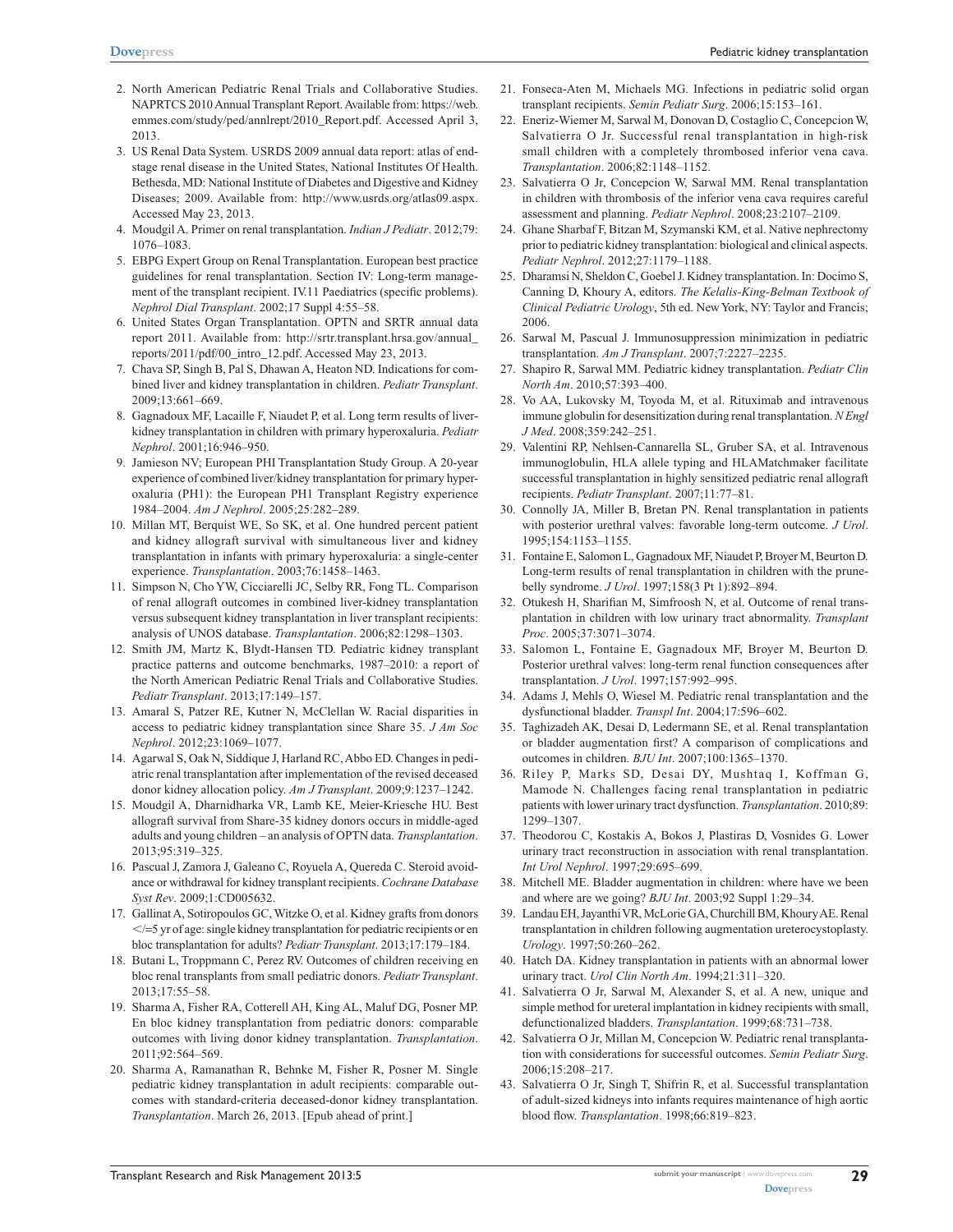- 44. Swiatecka-Urban A, Garcia C, Feuerstein D, et al. Basiliximab induction improves the outcome of renal transplants in children and adolescents. *Pediatr Nephrol*. 2001;16:693–696.
- 45. Offner G, Broyer M, Niaudet P, et al. A multicenter, open-label, pharmacokinetic/pharmacodynamic safety, and tolerability study of basiliximab (Simulect) in pediatric de novo renal transplant recipients. *Transplantation*. 2002;74:961–966.
- 46. Pape L, Strehlau J, Henne T, et al. Single centre experience with basiliximab in paediatric renal transplantation. *Nephrol Dial Transplant*. 2002;17:276–280.
- 47. Grenda R, Watson A, Vondrak K, et al. A prospective, randomized, multicenter trial of tacrolimus-based therapy with or without basiliximab in pediatric renal transplantation. *Am J Transplant*. 2006;6:1666–1672.
- 48. Webb NJ, Prokurat S, Vondrak K, et al. Multicentre prospective randomised trial of tacrolimus, azathioprine and prednisolone with or without basiliximab: two-year follow-up data. *Pediatr Nephrol*. 2009;24:177–182.
- 49. Kari JA, Trompeter RS. What is the calcineurin inhibitor of choice for pediatric renal transplantation? *Pediatr Transplant*. 2004;8:437–444.
- 50. Knoll GA, Bell RC. Tacrolimus versus cyclosporin for immunosuppression in renal transplantation: meta-analysis of randomised trials. *BMJ*. 1999;318:1104–1107.
- 51. Margreiter R; European Tacrolimus vs Ciclosporin Microemulsion Renal Transplantation Study Group. Efficacy and safety of tacrolimus compared with ciclosporin microemulsion in renal transplantation: a randomised multicentre study. *Lancet*. 2002;359:741–746.
- 52. Mayer AD, Dmitrewski J, Squifflet JP, et al. Multicenter randomized trial comparing tacrolimus (FK506) and cyclosporine in the prevention of renal allograft rejection: a report of the European Tacrolimus Multicenter Renal Study Group. *Transplantation*. 1997;64:436–443.
- 53. Trompeter R, Fitzpatrick M, Hutchinson C, Johnston A. Longitudinal evaluation of the pharmacokinetics of cyclosporin microemulsion (Neoral) in pediatric renal transplant recipients and assessment of C2 level as a marker for absorption. *Pediatr Transplant*. 2003;7:282–288.
- 54. Harmon W, Meyers K, Ingelfinger J, et al. Safety and efficacy of a calcineurin inhibitor avoidance regimen in pediatric renal transplantation. *J Am Soc Nephrol*. 2006;17:1735–1745.
- 55. Weintraub L, Li L, Kambham N, et al. Patient selection critical for calcineurin inhibitor withdrawal in pediatric kidney transplantation. *Pediatr Transplant*. 2008;12:541–549.
- 56. Silverstein DM, Aviles DH, LeBlanc PM, Jung FF, Vehaskari VM. Results of one-year follow-up of steroid-free immunosuppression in pediatric renal transplant patients. *Pediatr Transplant*. 2005;9: 589–597.
- 57. Sutherland S, Li L, Concepcion W, Salvatierra O, Sarwal MM. Steroidfree immunosuppression in pediatric renal transplantation: rationale for and [corrected] outcomes following conversion to steroid based therapy. *Transplantation*. 2009;87:1744–1748.
- 58. Benfield MR, Bartosh S, Ikle D, et al. A randomized double-blind, placebo controlled trial of steroid withdrawal after pediatric renal transplantation. *Am J Transplant*. 2010;10:81–88.
- 59. Delucchi A, Valenzuela M, Ferrario M, et al. Early steroid withdrawal in pediatric renal transplant on newer immunosuppressive drugs. *Pediatr Transplant*. 2007;11:743–748.
- 60. Hocker B, Tonshoff B. Treatment strategies to minimize or prevent chronic allograft dysfunction in pediatric renal transplant recipients: an overview. *Paediatr Drugs*. 2009;11:381–396.
- 61. Hamiwka LA, Burns A, Bell L. Prednisone withdrawal in pediatric kidney transplant recipients on tacrolimus-based immunosuppression: four-year data. *Pediatr Transplant*. 2006;10:337–344.
- 62. Jensen S, Jackson EC, Riley L, Reddy S, Goebel J. Tacrolimus-based immunosuppression with steroid withdrawal in pediatric kidney transplantation – 4-year experience at a moderate-volume center. *Pediatr Transplant*. 2003;7:119–124.
- 63. Li L, Chang A, Naesens M, et al. Steroid-free immunosuppression since 1999: 129 pediatric renal transplants with sustained graft and patient benefits. *Am J Transplant*. 2009;9:1362–1372.
- 64. Chavers BM, Chang YC, Gillingham KJ, Matas A. Pediatric kidney transplantation using a novel protocol of rapid (6-day) discontinuation of prednisone: 2-year results. *Transplantation*. 2009;88:237–241.
- 65. Gulati A, Sarwal MM. Pediatric renal transplantation: an overview and update. *Curr Opin Pediatr*. 2010;22:189–196.
- 66. Birk PE, Stannard KM, Konrad HB, et al. Surveillance biopsies are superior to functional studies for the diagnosis of acute and chronic renal allograft pathology in children. *Pediatr Transplant*. 2004;8: 29–38.
- 67. Sarwal M, Chua MS, Kambham N, et al. Molecular heterogeneity in acute renal allograft rejection identified by DNA microarray profiling. *N Engl J Med*. 2003;349:125–138.
- 68. Gargah T, Abidi K, Rajhi H, Ben Abdallah T, Chebil M, Lakhoua MR. Vascular complications after pediatric kidney transplantation. *Tunis Med*. 2011;89:458–461.
- 69. Keller AK, Jorgensen TM, Jespersen B. Identification of risk factors for vascular thrombosis may reduce early renal graft loss: a review of recent literature. *J Transplant*. 2012;2012:793461.
- Afanetti M, Niaudet P, Niel O, Saint Faust M, Cochat P, Berard E. Pediatric en bloc kidney transplantation into pediatric recipients: the French experience. *Pediatr Transplant*. 2012;16:183–186.
- 71. Ismail H, Kalicinski P, Drewniak T, et al. Primary vascular thrombosis after renal transplantation in children. *Pediatr Transplant*. 1997;1: 43–47.
- 72. Kamel MH, Mohan P, Conlon PJ, Little DM, O'Kelly P, Hickey DP. Rabbit antithymocyte globulin related decrease in platelet count reduced risk of pediatric renal transplant graft thrombosis. *Pediatr Transplant*. 2006;10:816–821.
- 73. van Lieburg AF, de Jong MC, Hoitsma AJ, Buskens FG, Schroder CH, Monnens LA. Renal transplant thrombosis in children. *J Pediatr Surg*. 1995;30:615–619.
- 74. Mickelson JJ, MacNeily AE, Leblanc J, White C, Gourlay WA. Renal transplantation in children 15 kg or less: the British Columbia Children's Hospital experience. *J Urol*. 2006;176(4 Pt 2):1797–1800.
- 75. Kranz B, Vester U, Nadalin S, Paul A, Broelsch CE, Hoyer PF. Outcome after kidney transplantation in children with thrombotic risk factors. *Pediatr Transplant*. 2006;10:788–793.
- 76. Chu WP. Ultrasonography diagnosis of renal arterial thrombosis: an important cause of renal allograft loss in children. *Hong Kong Med J*. 2011;17:421–422.
- 77. Routh JC, Yu RN, Kozinn SI, Nguyen HT, Borer JG. Urological complications and vesicoureteral reflux following pediatric kidney transplantation. *J Urol*. 2013;189:1071–1076.
- 78. Nuininga JE, Feitz WF, van Dael KC, de Gier RP, Cornelissen EA. Urological complications in pediatric renal transplantation. *Eur Urol*. 2001;39:598–602.
- 79. Dalgic A, Boyvat F, Karakayali H, Moray G, Emiroglu R, Haberal M. Urologic complications in 1523 renal transplantations: the Baskent University experience. *Transplant Proc*. 2006;38:543–547.
- 80. Englesbe MJ, Lynch RJ, Heidt DG, et al. Early urologic complications after pediatric renal transplant: a single-center experience. *Transplantation*. 2008;86:1560–1564.
- 81. Khositseth S, Askiti V, Nevins TE, et al. Increased urologic complications in children after kidney transplants for obstructive and reflux uropathy. *Am J Transplant*. 2007;7:2152–2157.
- 82. Alam S, Sheldon C. Urological issues in pediatric renal transplantation. *Curr Opin Urol*. 2008;18:413–418.
- 83. Barrero R, Fijo J, Fernandez-Hurtado M, Garcia-Merino F, Leon E, Torrubia F. Vesicoureteral reflux after kidney transplantation in children. *Pediatr Transplant*. 2007;11:498–503.
- 84. Allain-Launay E, Roussey-Kesler G, Ranchin B, et al. Mortality in pediatric renal transplantation: a study of the French Pediatric Kidney database. *Pediatr Transplant*. 2009;13:725–730.
- 85. Li L, Chaudhuri A, Weintraub LA, et al. Subclinical cytomegalovirus and Epstein-Barr virus viremia are associated with adverse outcomes in pediatric renal transplantation. *Pediatr Transplant*. 2007;11: 187–195.